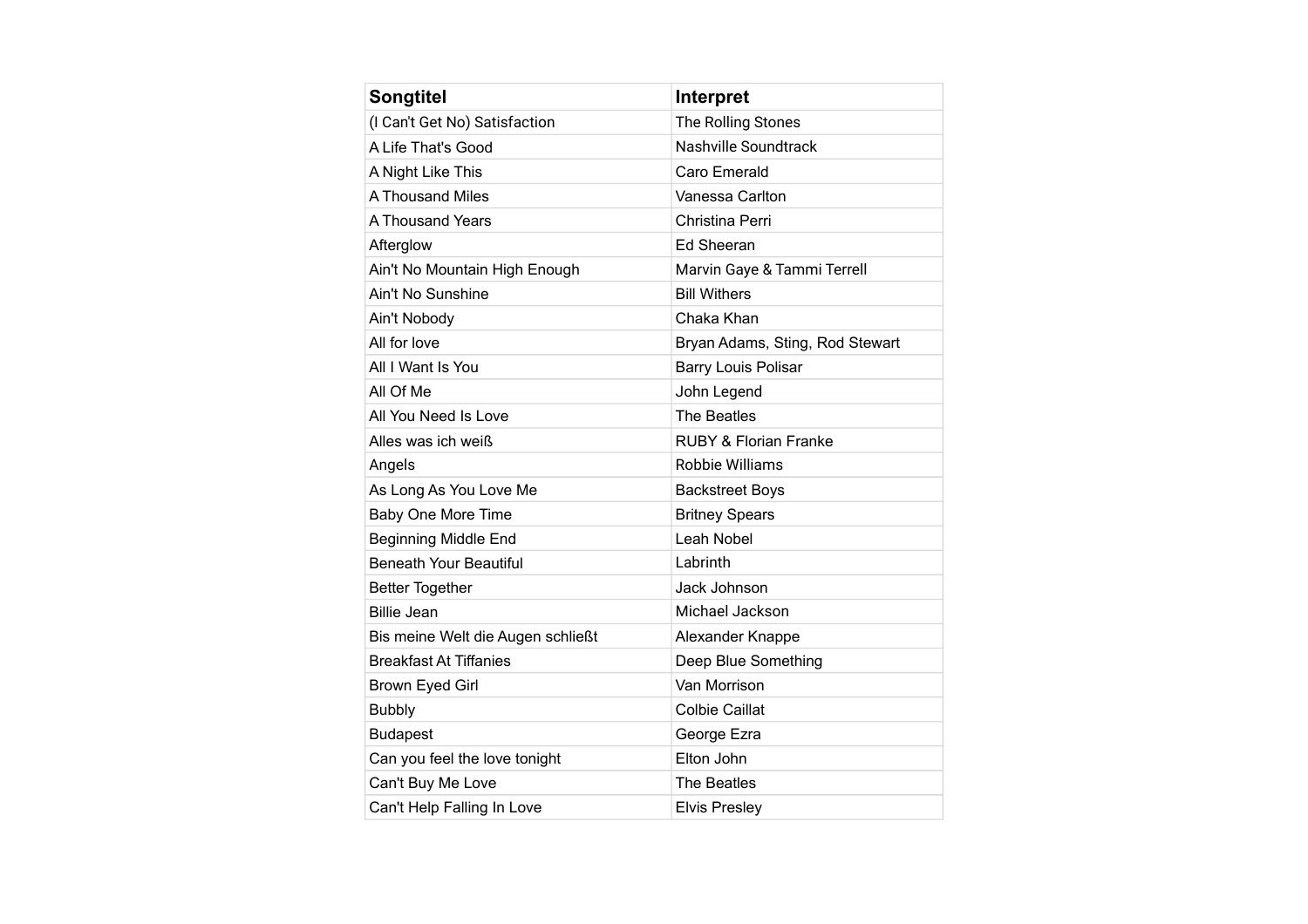| Can't take my eyes off you        | Frankie Valli (Version Joseph Vincent) |
|-----------------------------------|----------------------------------------|
| <b>Chasing Cars</b>               | <b>Snow Patrol</b>                     |
| Come Away with me                 | Norah Jones                            |
| Crazy                             | <b>Gnarles Barkley</b>                 |
| Crazy Little Thing Called Love    | Queen                                  |
| Dancing In The Moonlight          | Toploader                              |
| Dir gehört mein Herz              | <b>Phil Collins</b>                    |
| Don't Look Back In Anger          | Oasis                                  |
| Don't Stop Believin'              | Journey                                |
| Eight Days A Week                 | The Beatles                            |
| Everybody                         | <b>Backstreet Boys</b>                 |
| Everybody Needs Somebody to Love  | <b>The Blues Brothers</b>              |
| Falling in love for the last time | Lee MacDougall                         |
| Fix you                           | Coldplay                               |
| <b>Folsom Prison Blues</b>        | Johnny Cash                            |
| Get Back                          | The Beatles                            |
| Girls Just Wanna Have fun         | Cyndi Lauper                           |
| Good Riddance (Time Of Your Life) | Green Day                              |
| Grow Old With Me                  | Tom Odell                              |
| Hallelujah                        | Jeff Buckley                           |
| Here Comes The Sun                | The Beatles                            |
| Hey Jude                          | The Beatles                            |
| Hooked On A Feeling               | <b>B.J. Thomas</b>                     |
| I am from Austria                 | Rainhard Fendrich                      |
| I don't want to miss a thing      | Aerosmith                              |
| I Follow Rivers                   | Triggerfinger                          |
| I Got You Babe                    | Sonny & Cher                           |
| I Kissed A Girl                   | <b>Katy Perry</b>                      |
| I only wanna be with you          | Vonda Shepard                          |
| I Wanna Dance With Somebody       | <b>Whitney Houston</b>                 |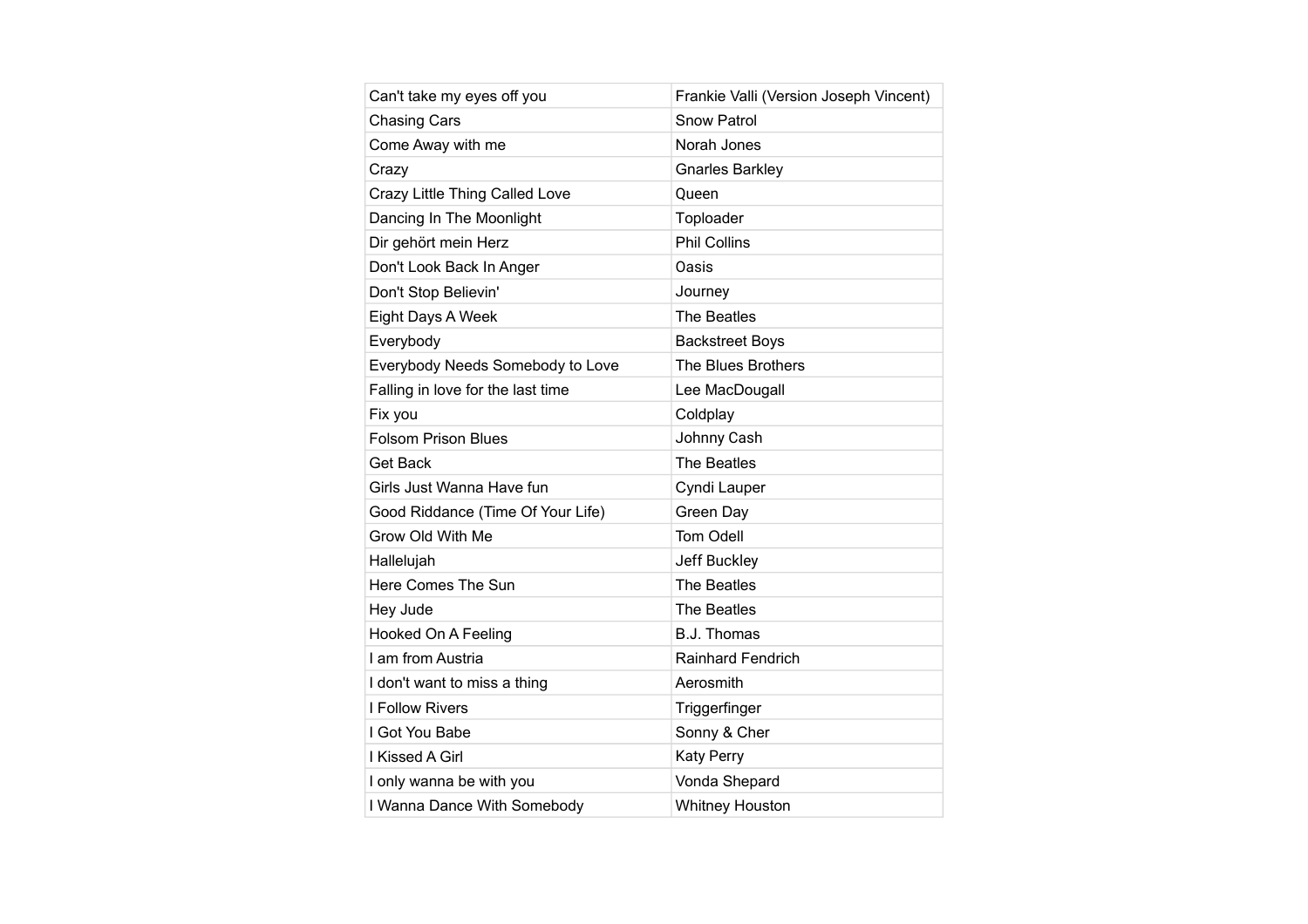| I want to hold your hand                    | The Beatles                         |
|---------------------------------------------|-------------------------------------|
| I will follow him                           | Sister Act (Slow Version)           |
| I'm A Believer                              | The Monkeys                         |
| I'm Gonna Be (500 Miles)                    | <b>The Proclaimers</b>              |
| Ich & Du                                    | Anna Depenbusch, Mark Forster       |
| Imagine                                     | John Lennon                         |
| Is this love                                | <b>Bob Marley</b>                   |
| Just The Two Of Us                          | <b>Bill Withers</b>                 |
| Just the way you are                        | <b>Bruno Mars</b>                   |
| Kiss Me                                     | Sixpence None The Richer            |
| L.O.V.E.                                    | Nat King Cole                       |
| <b>Land Unter</b>                           | Herbert Grönemeyer                  |
| Last Request                                | Paolo Nutini                        |
| Let Her Go                                  | Passenger                           |
| Let it be me                                | The Everly Brothers                 |
| Love you 'till the end                      | The Pogues                          |
| Love Yourself                               | <b>Justin Bieber</b>                |
| Lovely Day                                  | <b>Bill Withers</b>                 |
| Lucky                                       | Jason Mraz & Colbie Caillat         |
| Make You Feel My Love                       | Adele                               |
| Marry you                                   | <b>Bruno Mars</b>                   |
| Me & You                                    | <b>Barry Louis Polisar</b>          |
| Moves Like Jagger                           | Maroon 5                            |
| Ohne Dich (Schlaf ich heut Nacht nicht ein) | Melarima                            |
| One                                         | Ed Sheeran                          |
| Perfect                                     | Ed Sheeran                          |
| Please Keep Loving Me                       | James TW                            |
| <b>Proud Mary</b>                           | <b>Creedance Clearwater Revival</b> |
| Pumped Up Kicks                             | <b>Foster The People</b>            |
| Ring Of Fire                                | Johnny Cash                         |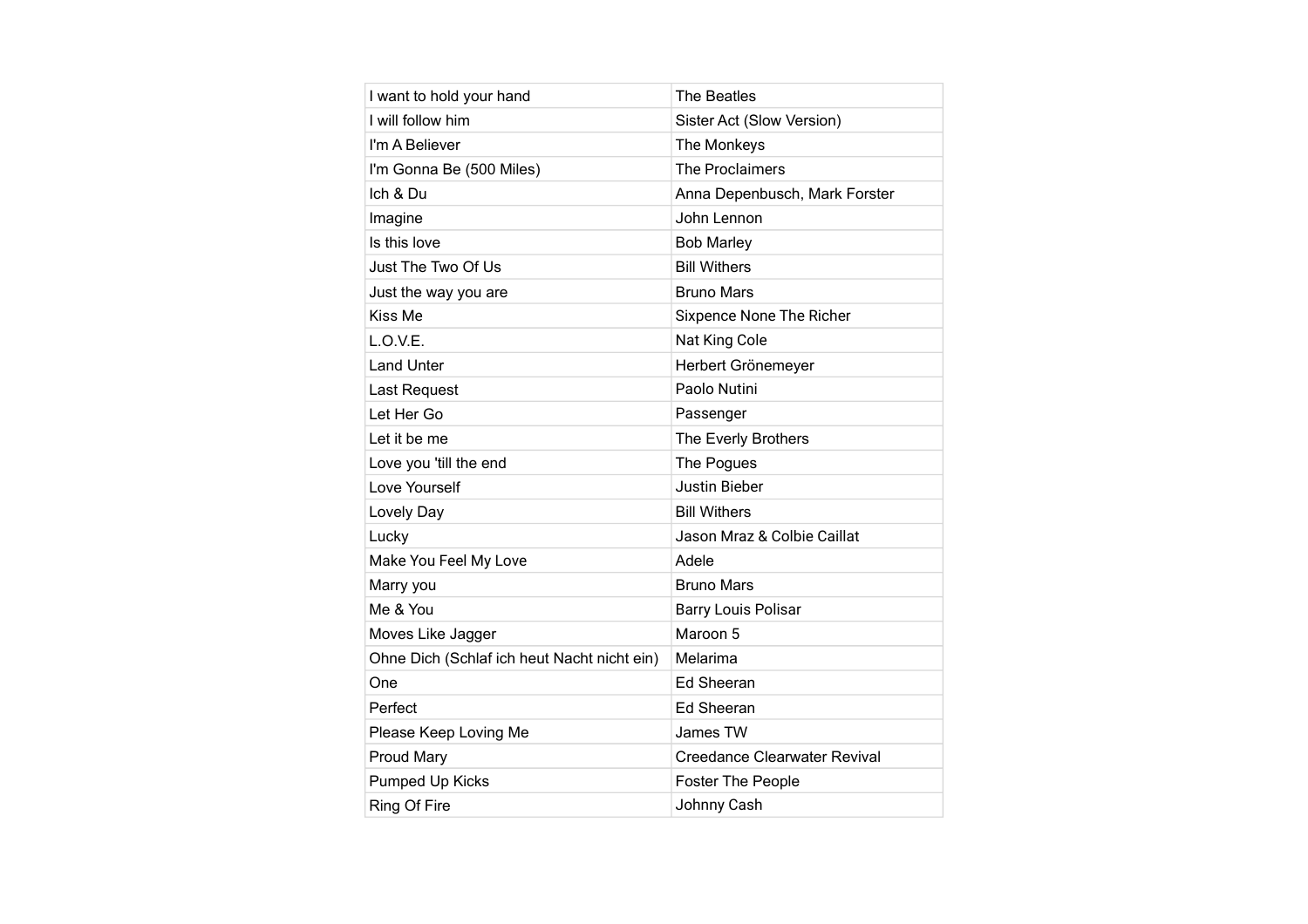| Riptide                          | Vance Joy             |
|----------------------------------|-----------------------|
| Rude                             | Magic!                |
| Save Tonight                     | Eagle Eye Cherry      |
| Sex On Fire                      | Kings Of Leon         |
| Shake it off                     | <b>Taylor Swift</b>   |
| Shape Of You                     | <b>Ed Sheeran</b>     |
| She Loves You                    | The Beatles           |
| She Moves In Her Own Way         | The Kooks             |
| Sitting On The Dock Of The Bay   | <b>Otis Redding</b>   |
| Stand By Me                      | Ben E. King           |
| <b>Stolen Dance</b>              | <b>Milky Chance</b>   |
| Stuck In The Middle With You     | <b>Stealers Wheel</b> |
| Sunny                            | <b>Marvin Gaye</b>    |
| Sunrise                          | Norah Jones           |
| <b>Sweet Dreams</b>              | Eurythmics            |
| <b>Tenerife Sea</b>              | <b>Ed Sheeran</b>     |
| The A-Team                       | Ed Sheeran            |
| The Book Of Love                 | Peter Gabriel         |
| The One                          | Kodaline              |
| The Way You Make Me Feel         | Michael Jackson       |
| These Boots Are Made For Walking | Nancy Sinatra         |
| Umbrella                         | Rihanna               |
| Use Somebody                     | Kings Of Leon         |
| Valerie                          | Amy Winehouse         |
| Walking on Sunshine              | Katrina & The Waves   |
| When You Say Nothing At All      | Ronan Keating         |
| <b>Wonderful Tonight</b>         | Eric Clapton          |
| Wonderwall                       | <b>Oasis</b>          |
| Yellow                           | Coldplay              |
| You are so beautiful             | Joe Cocker            |